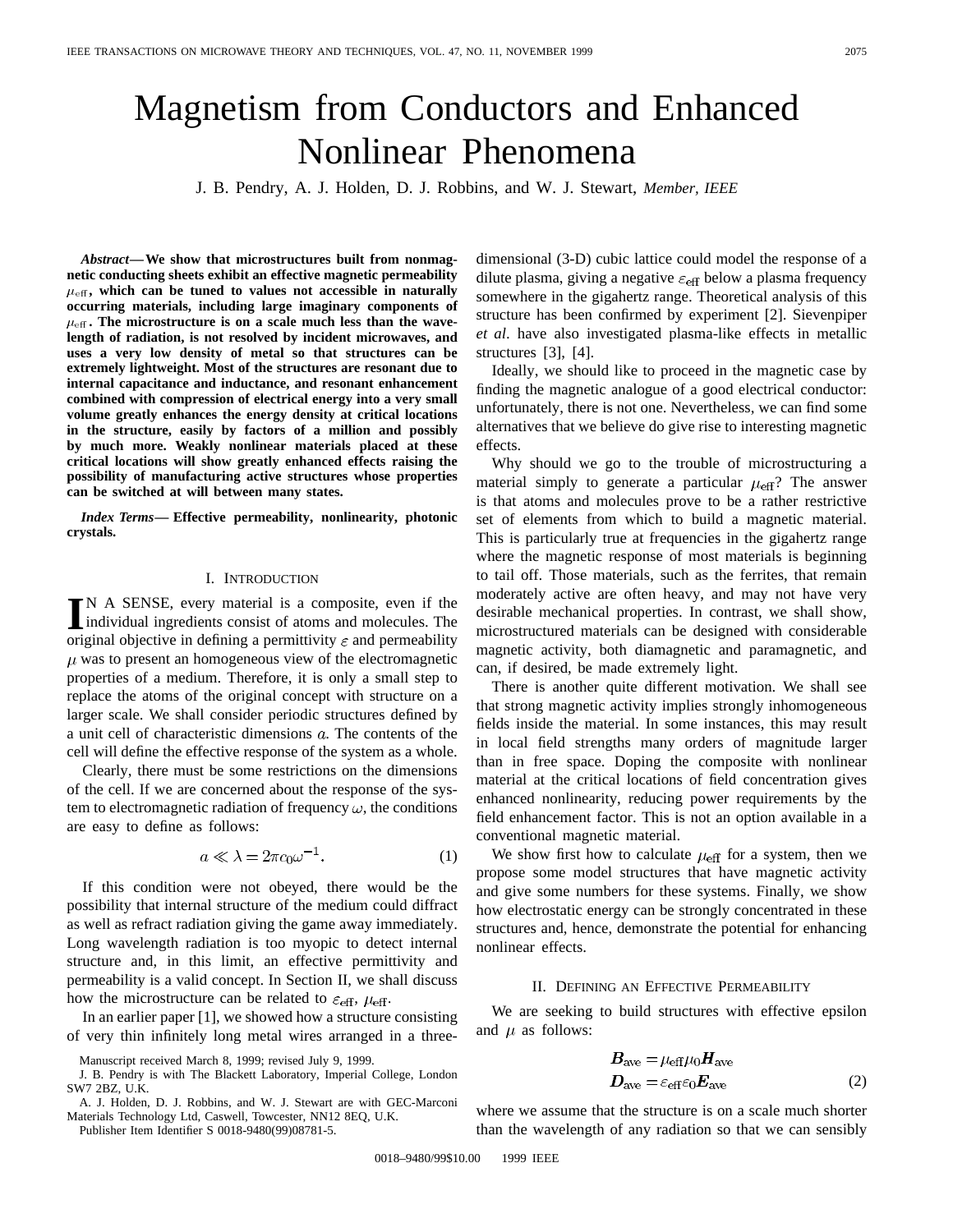

Fig. 1. Unit cell of a periodic structure. We assume that the unit cell dimensions are much smaller that the wavelength of radiation, and average over local variations of the fields. In the case of the  $B$ -field, we average over the faces of the cell and in the case of the  $H$ -field, over one of the edges.

speak of an average value for all the fields. A key question is "how do the averages differ?" Clearly, if the structure is made of *thin* wires or sheets of metal, then if the averages were taken over the same regions of space,  $\varepsilon_{\text{eff}}$ ,  $\mu_{\text{eff}}$  would always be unity. However, we observe that Maxwell's equations

$$
\nabla \times \mathbf{H} = +\partial \mathbf{D} / \partial t
$$
  
 
$$
\nabla \times \mathbf{E} = -\partial \mathbf{B} / \partial t
$$
 (3)

may be applied in the integral form

$$
\int_{c} \mathbf{H} \cdot d\mathbf{l} = + \frac{\partial}{\partial t} \int_{s} \mathbf{D} \cdot d\mathbf{S}
$$
\n
$$
\int_{c} \mathbf{E} \cdot d\mathbf{l} = - \frac{\partial}{\partial t} \int_{S} \mathbf{B} \cdot d\mathbf{S}
$$
\n(4)

where the line integral is taken over a loop " $c$ ," which encloses an area " $s$ ."

This form of the equations immediately suggests a prescription for averaging the fields. For simplicity, we shall assume that the periodic structure is described by a unit cell whose axes are orthogonal, as shown in Fig. 1. Some of the arguments used in this section are similar to those we used in deriving a finite-difference model of Maxwell's equations [5].

We choose to define the components of  $H_{\text{ave}}$  by averaging the  $H$ -field along each of the three axes of the unit cell. If we assume a simple cubic system

$$
(H_{\text{ave}})_x = a^{-1} \int_{\mathbf{r}=(0,0,0)}^{\mathbf{r}=(a,0,0)} \mathbf{H} \cdot d\mathbf{r}
$$
  

$$
(H_{\text{ave}})_y = a^{-1} \int_{\mathbf{r}=(0,0,0)}^{\mathbf{r}=(0,0,0)} \mathbf{H} \cdot d\mathbf{r}
$$
  

$$
(H_{\text{ave}})_z = a^{-1} \int_{\mathbf{r}=(0,0,0)}^{\mathbf{r}=(0,0,a)} \mathbf{H} \cdot d\mathbf{r}.
$$
 (5)

There is only one caveat concerning the definition of the unit cell: its edges must not intersect with any of the structures contained within the unit cell. This leaves us free to cut the structure into a whole number of unit cells when we come to create a surface and ensures that the parallel component of  $H_{\text{ave}}$  is continuous across the surface as required in a consistent theory of an effective medium.

To define  $B_{\text{ave}}$ , we average the  $B$ -field over each of the three faces of the unit cell, defined as follows:

- $S_{\bm{x}}$ surface defined by the vectors  $y$ ,  $z$ ;
- $S_{\bm{u}}$ surface defined by the vectors  $x$ ,  $z$ ;



Fig. 2. Model A consists of a square array of metallic cylinders designed to have magnetic properties in the direction parallel to the axes of the cylinders.

 $S_z$  surface defined by the vectors x, y. Hence, we define

$$
(B_{\text{ave}})_x = a^{-2} \int_{S_x} \mathbf{B} \cdot d\mathbf{S}
$$

$$
(B_{\text{ave}})_y = a^{-2} \int_{S_y} \mathbf{B} \cdot d\mathbf{S}
$$

$$
(B_{\text{ave}})_z = a^{-2} \int_{S_z} \mathbf{B} \cdot d\mathbf{S}.
$$
(6)

The ratio defines the effective epsilon and  $\mu$  from (2)

$$
(\mu_{\text{eff}})_x = (B_{\text{ave}})_x / (\mu_0 H_{\text{ave}})_x
$$
  
\n
$$
(\mu_{\text{eff}})_y = (B_{\text{ave}})_y / (\mu_0 H_{\text{ave}})_y
$$
  
\n
$$
(\mu_{\text{eff}})_z = (B_{\text{ave}})_z / (\mu_0 H_{\text{ave}})_z.
$$
 (7)

Thus, if we seek a large effect, we must try to create fields that are as inhomogeneous as possible.

We shall explore various configurations of thin sheets of metal, derive  $\mu_{\text{eff}}$ , and discuss the results with a view to making the effect as large as possible.

# III. EXAMPLES OF MAGNETIC MICROSTRUCTURES

# *A. An Array of Cylinders*

We start with a very simple structure for the purposes of illustration, i.e., "model A" shown in Fig. 2. Let us apply an external field  $H_0$ , which we shall take to be parallel to the cylinders. We assume that the cylinders have a conducting surface so that a current  $j$  per unit length flows. The field inside the cylinders is

$$
H = H_0 + j - \frac{\pi r^2}{a^2}j
$$
 (8)

where the second term on the right-hand side is the field caused directly by the current, and the third term is the result of the depolarizing fields with sources at the remote ends of the cylinders. If the cylinders are very long, the depolarizing field will be uniformly spread over the unit cell, but will have the same number of lines of force in it as the direct field inside the cylinders. We now calculate the total electromotive force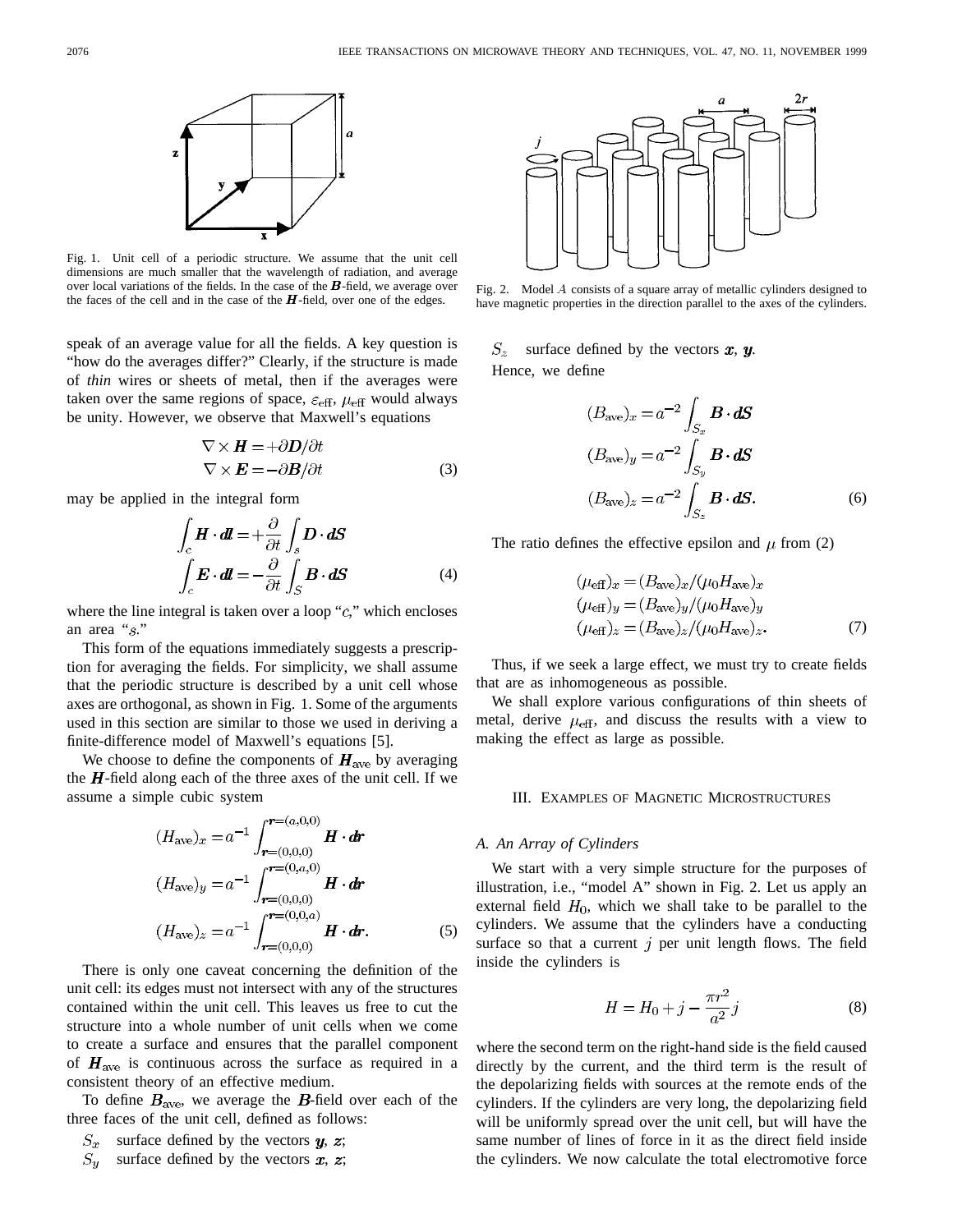(emf) around the circumference of a cylinder as follows:

$$
\text{emf} = -\pi r^2 \mu_0 \frac{\partial}{\partial t} \left[ H_0 + j - \frac{\pi r^2}{a^2} j \right] - 2\pi r \sigma j
$$
\n
$$
= + i\omega \pi r^2 \mu_0 \left[ H_0 + j - \frac{\pi r^2}{a^2} j \right] - 2\pi r \sigma j \tag{9}
$$

where  $\sigma$  is the resistance of the cylinder surface per unit area. The net emf must balance and, therefore,

$$
j = \frac{-i\omega\pi r^2 \mu_0 H_0}{i\omega\tau r^2 \mu_0 \left[1 - \frac{\pi r^2}{a^2}\right] - 2\pi r\sigma} = \frac{-H_0}{\left[1 - \frac{\pi r^2}{a^2}\right] + i\frac{2r\sigma}{\omega r^2 \mu_0}}.
$$
\n(10)

We are now in a position to calculate the relevant averages. The average of the  $B$ -field over the entire unit cell is

$$
B_{\text{ave}} = \mu_0 H_0. \tag{11}
$$

However, if we average the  $H$ -field over a line lying entirely outside the cylinders

$$
H_{\text{ave}} = H_0 - \frac{\pi r^2}{a^2} j
$$
  
=  $H_0 - \frac{\pi r^2}{a^2} \frac{-H_0}{\left[1 - \frac{\pi r^2}{a^2}\right] + i \frac{2r\sigma}{\omega r^2 \mu_0}}$   
=  $H_0 \frac{1 + i \frac{2\sigma}{\omega r \mu_0}}{\left[1 - \frac{\pi r^2}{a^2}\right] + i \frac{2\sigma}{\omega r \mu_0}}$ . (12)

Hence, we define

$$
\mu_{\text{eff}} = \frac{B_{\text{ave}}}{\mu_0 H_{\text{ave}}}
$$
  
= 
$$
\frac{1 - \frac{\pi r^2}{a^2} + i \frac{2\sigma}{\omega r \mu_0}}{1 + i \frac{2\sigma}{\omega r \mu_0}}
$$
  
= 
$$
1 - \frac{\pi r^2}{a^2} \left[ 1 + i \frac{2\sigma}{\omega r \mu_0} \right]^{-1}.
$$
 (13)

For an infinitely conducting cylinder or in the high frequency limit,  $\mu_{\text{eff}}$  is reduced by the ratio of the cylinder volume to the cell volume. This ratio of volumes will turn out to be the key factor in determining the strength of the effect in all our models. Evidently, in the present model,  $\mu_{\text{eff}}$ can never be less than zero or greater than unity. It should also be mentioned that to maximize the effect, we could have replaced the metallic cylinders with prisms of square cross section to maximize the volume enclosed within the prism.

If the resistivity of the sheets is high, then the additional contribution to  $\mu_{\text{eff}}$  is imaginary, but always less than unity

$$
\mu_{\text{eff}} \approx 1 + i \frac{\pi r^3 \omega \mu_0}{2\sigma a^2}, \qquad \sigma \gg \omega r \mu_0. \tag{14}
$$

A further point that should be noted is that all the structures we discuss have electrical as well as magnetic properties. In



Fig. 3. Model  $B$  consists of a square array of cylinders as for model  $A$ , but with the difference that the cylinders now have internal structure. The sheets are divided into a "split ring" structure and separated from each other by a distance d. In any one sheet, there is a gap that prevents current from flowing around that ring.



Fig. 4. When a magnetic field parallel to the cylinder is switched on it induces currents in the "split rings," as shown here. The greater the capacitance between the sheets, the greater the current.

this particular case, we can crudely estimate for electric fields perpendicular to the cylinders

$$
\varepsilon_{\text{eff}} = (1 - F)^{-1} = \left(1 - \frac{\pi r^2}{a^2}\right)^{-1} \tag{15}
$$

where  $F$  is the fraction of the structure not internal to a cylinder. In deriving (15), we assume that the cylinder is a perfect conductor and neglect depolarizing fields arising from interaction between cylinders. Inclusion of  $\varepsilon_{\text{eff}}$  in our calculations removes one difficulty by ensuring that

$$
\lim_{\omega \to \infty} c_{\text{light}} = \lim_{\omega \to \infty} c_0 (\varepsilon_{\text{eff}} \mu_{\text{eff}})^{-(1/2)} = c_0. \tag{16}
$$

Evidently, without  $\varepsilon_{\text{eff}}$  the velocity of light in the effective medium would have exceeded that in free space. Most of the structures discussed in this paper have a similar  $\varepsilon_{\text{eff}}$ .

#### *B. Capacitative Array of Sheets Wound on Cylinders*

The previous structure showed a limited magnetic effect. We now show how to extend the range of magnetic properties available to us by introducing capacitative elements into the structure. We take the same structure of cylinders as before, except that the cylinders are now built in a "split ring" configuration, as shown in Fig. 3.

The important point is that there is a gap that prevents current from flowing around any one ring. However, there is a considerable capacitance between the two rings, which enables current to flow (see Fig. 4).

Detailed calculations give

$$
\mu_{\text{eff}} = 1 - \frac{F}{1 + \frac{2\sigma i}{\omega r \mu_0} - \frac{3}{\pi^2 \mu_0 \omega^2 C r^3}}
$$
(17)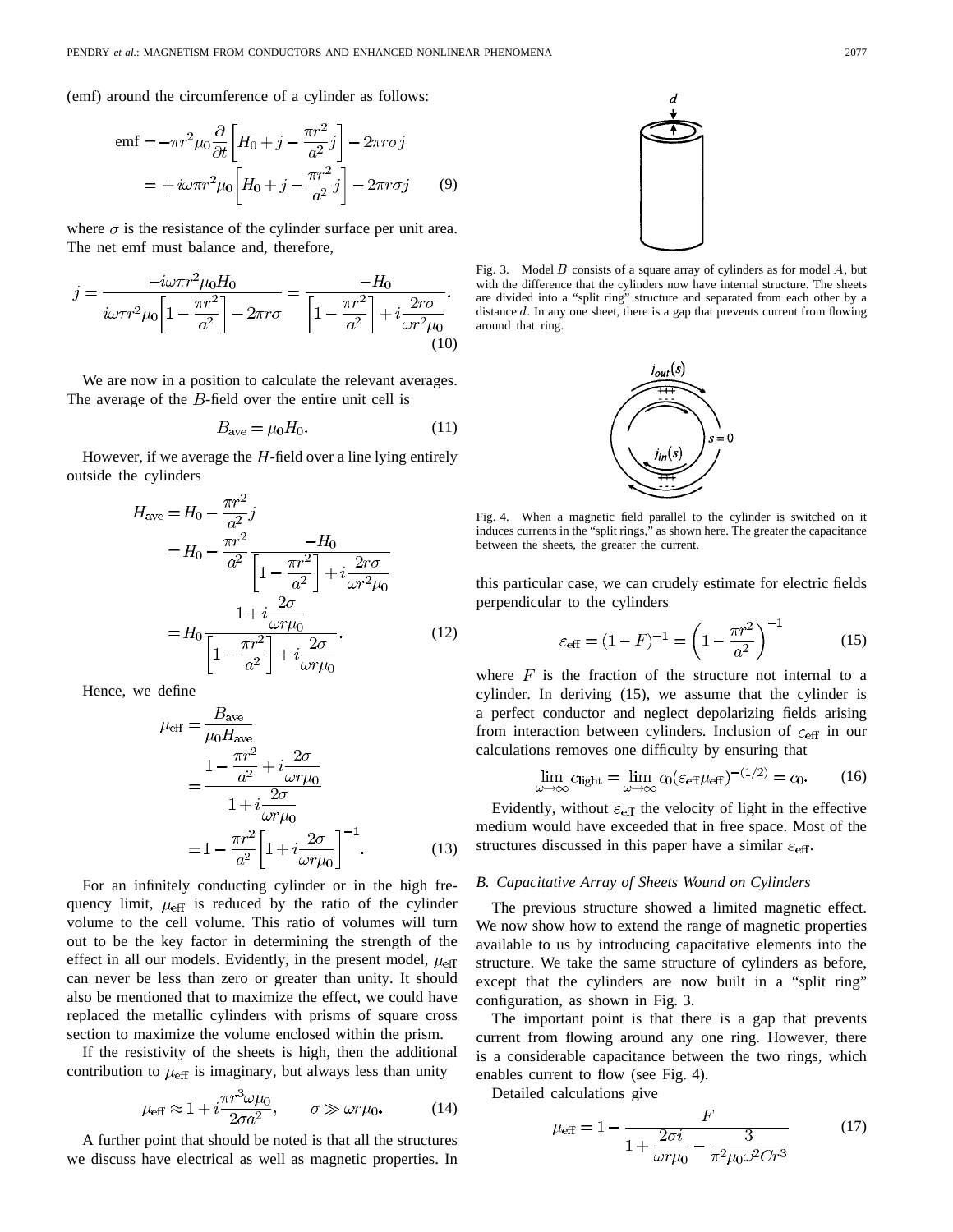

Fig. 5. The effective magnetic permeability for model  $B$  shows a resonant structure dictated by the capacitance between the sheets and magnetic inductance of the cylinder. We sketch the typical form of a highly conducting sample,  $\sigma \approx 0$ . Below the resonant frequency,  $\mu_{\text{eff}}$  is enhanced, but above resonance,  $\mu_{\text{eff}}$  is less than unity and may be negatively close to the resonance.

where  $F$  is the fractional volume of the cell occupied by the interior of the cylinder

$$
F = \frac{\pi r^2}{a^2} \tag{18}
$$

and  $C$  is the capacitance per unit area between the two sheets

$$
C = \frac{\varepsilon_0}{d} = \frac{1}{dc_0^2 \mu_0}.\tag{19}
$$

Hence,

$$
\mu_{\text{eff}} = 1 - \frac{\frac{\pi r^2}{a^2}}{1 + \frac{2\sigma i}{\omega r \mu_0} - \frac{3dc_0^2}{\pi^2 \omega^2 r^3}}.
$$
 (20)

ö

Since we now have capacitance in the system that can balance the inductance present,  $\mu_{\text{eff}}$  has a resonant form, which is sketched in Fig. 5.

Fig. 5 illustrates the generic form of  $\mu_{\text{eff}}$  for all the structures we present here.

We define  $\omega_0$  to be the frequency at which  $\mu_{\text{eff}}$  diverges as follows:

$$
\omega_0 = \sqrt{\frac{3}{\pi^2 \mu_0 C r^3}} = \sqrt{\frac{3dc_0^2}{\pi^2 r^3}}
$$
(21)

and  $\omega_{mp}$  to be the "magnetic plasma frequency"

$$
\omega_{mp} = \sqrt{\frac{3}{\pi^2 \mu_0 C r^3 (1 - F)}} = \sqrt{\frac{3dc_0^2}{\pi^2 r^3 \left(1 - \frac{\pi r^2}{a^2}\right)}}.
$$
 (22)

Note that the separation between  $\omega_0$  and  $\omega_{mp}$ , which is a measure of the range of frequencies over which we see a strong effect, is determined by

$$
F = 1 - \frac{\pi r^2}{a^2} \tag{23}
$$

the fraction of the structure not internal to a cylinder. As for the case  $A$ , the simple cylinder, the high frequency limit is given by

$$
\lim_{\omega \to \infty} \mu_{\text{eff}}(\omega) = 1 - \frac{\pi r^2}{a^2}.
$$
 (24)

We mention in passing that the system sustains longitudinal magnetic modes at the magnetic plasma frequency, the analog



Fig. 6. Generic dispersion relationship for resonant structures with a  $\mu_{\text{eff}}$ . The solid lines represent twofold degenerate transverse modes and the dashed line a single longitudinal magnetic plasmon mode.

of the plasma modes of a gas of free electrical charges [6], [7]. Of course, we have no free magnetic poles, only the appearance of such as currents around the cylinders make the cylinder ends appear to support free magnetic poles in the fashion of a bar magnet.

Together with  $\varepsilon_{\text{eff}}$ , given in (15), which is also applicable here, we can illustrate a generic dispersion relationship, as shown in Fig. 6.

The relevant points to note are as follows.

1) Wherever  $\mu_{\text{eff}}$  is negative there is a gap in the dispersion relationship, i.e., for

$$
\omega_0 < \omega < \omega_{mp}.\tag{25}
$$

- 2) A longitudinal magnetic plasma mode, dispersionless in this approximation, is seen at  $\omega = \omega_{mp}$ .
- 3) The dispersion relation converges asymptotically to the free-space light cone, as discussed above. In fact, metallic structures in general represent a fresh approach to the photonic insulator concept introduced independently by Yablonovitch [8], [9] and John [10].

If we take the following values:

$$
r = 2.0 \times 10^{-3} \text{ m}
$$
  
\n
$$
a = 5.0 \times 10^{-3} \text{ m}
$$
  
\n
$$
d = 1.0 \times 10^{-4} \text{ m}
$$
 (26)

we get

$$
f_{mp} = (2\pi)^{-1} \omega_{mp} = 4.17 \times 10^9 \text{ Hz}
$$
 (27)

$$
f_0 = f_{mp} \sqrt{\left(1 - \frac{\pi r^2}{a^2}\right)} = 2.94 \times 10^9 \text{ Hz.}
$$
 (28)

Note that the frequency at which the structure is active corresponds to a free-space wavelength of 10 cm, much greater that the 0.5-cm separation between cylinders. This will be typical of these capacitative structures and implies that the effective medium approximation will be excellent.

## *C "Swiss Roll" Capacitor*

We take the same arrangement of cylinders on a square lattice as before, except that the cylinders are now build as shown in Fig. 7. The important point is again that no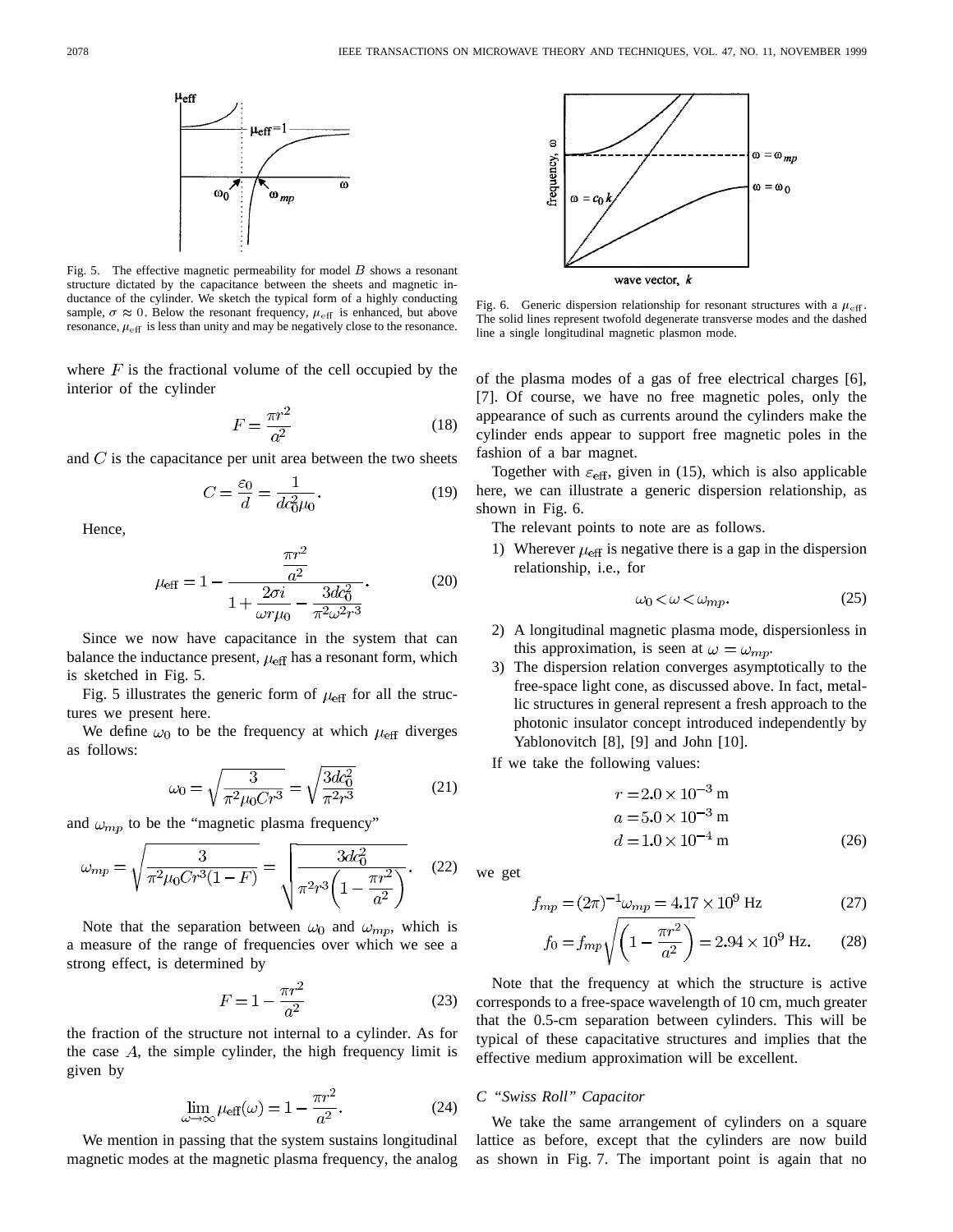

Fig. 7. In model  $C$ , a metallic sheet is wound around each cylinder in a coil. Each turn of the coil is spaced by a distance  $d$  from the previous sheet.



Fig. 8. When a magnetic field parallel to the cylinder is switched on, it reduces currents in the coiled sheets, as shown here. Capacitance between the first and last turns of the coil enables the current to flow.

current can flow around the coil, except by virtue of the self capacitance (see Fig. 8).

In this instance, we find for the effective permeability

$$
\mu_{\text{eff}} = 1 - \frac{F}{1 + \frac{2\sigma i}{\omega r \mu_0 (N - 1)} - \frac{1}{2\pi^2 r^3 \mu_0 (N - 1)^2 \omega^2 C}}
$$

$$
= 1 - \frac{\frac{\pi r^2}{a^2}}{1 + \frac{2\sigma i}{\omega r \mu_0 (N - 1)} - \frac{dc_0^2}{2\pi^2 r^3 (N - 1)\omega^2}}
$$
(29)

where  $F$  is as before the fraction of the structure not internal to a cylinder, and the capacitance per unit area between the first and the last of the coils is

$$
C = \frac{\varepsilon_0}{d(N-1)} = \frac{1}{\mu_0 d c_0^2 (N-1)}.
$$
 (30)

The critical frequencies are

$$
\omega_0 = \sqrt{\frac{1}{2\pi^2 r^3 \mu_0 C (N-1)^2}}
$$

$$
= \sqrt{\frac{dc_0^2}{2\pi^2 r^3 (N-1)}}
$$
(31)

$$
\omega_{mp} = \sqrt{\frac{1}{F2\pi^2 r^3 \mu_0 C (N-1)^2}}
$$

$$
= \sqrt{\frac{dc_0^2}{\left(1 - \frac{\pi r^2}{a^2}\right) 2\pi^2 r^3 (N-1)}}.
$$
(32)



Fig. 9. Dispersion with frequency of  $\mu_{\text{eff}}$  for a Swiss roll structure, calculated for the parameters shown in (36), assuming that the metal has zero resistivity.

If we take the values we used before in (26)

$$
r = 2.0 \times 10^{-3} \text{ m}
$$
  
\n
$$
a = 5.0 \times 10^{-3} \text{ m}
$$
  
\n
$$
d = 1.0 \times 10^{-4} \text{ m}
$$
  
\n
$$
N = 11
$$
 (33)

we get

$$
f_0 = (2\pi)^{-1}\omega_0 = 0.380 \times 10^9 \text{ Hz}
$$
 (34)

$$
f_{mp} = (2\pi)^{-1} \omega_{mp} = 0.539 \times 10^9 \tag{35}
$$

i.e., there is much more capacitance in this model and the range of active frequencies is an order of magnitude lower than it was in model  $C$ , which used only two overlapping sheets.

Choosing an even smaller scale and reducing the number of turns in order to drive up the frequencies to our range of interest

$$
r = 2.0 \times 10^{-4} \text{ m}
$$
  
\n
$$
a = 5.0 \times 10^{-4} \text{ m}
$$
  
\n
$$
d = 1.0 \times 10^{-5} \text{ m}
$$
  
\n
$$
N = 3
$$
 (36)

we get

$$
f_0 = 8.50 \times 10^9 \text{ Hz}
$$
 (37)

$$
f_{mp} = 12.05 \times 10^9 \text{ Hz.}
$$
 (38)

Note that the free-space wavelength at the plasma frequency is around 3 cm, and compare this to the very much smaller spacing between cylinders of 0.05 cm.

We shall now calculate the dispersion of  $\mu_{\text{eff}}$  for various parameters. First let us take the parameters given in (36). The resulting dispersion of  $\mu_{\text{eff}}$  is shown in Fig. 9.

We next enquire "what is the effect of making the sheets resistive?" Below we present a series of calculations for various values of the resistivity  $\sigma$  given in  $\Omega$ .

In Fig. 10, we increase the resistivity from 0.1 to 10.0  $\Omega$ . Note the broadening of the resonance, the complementary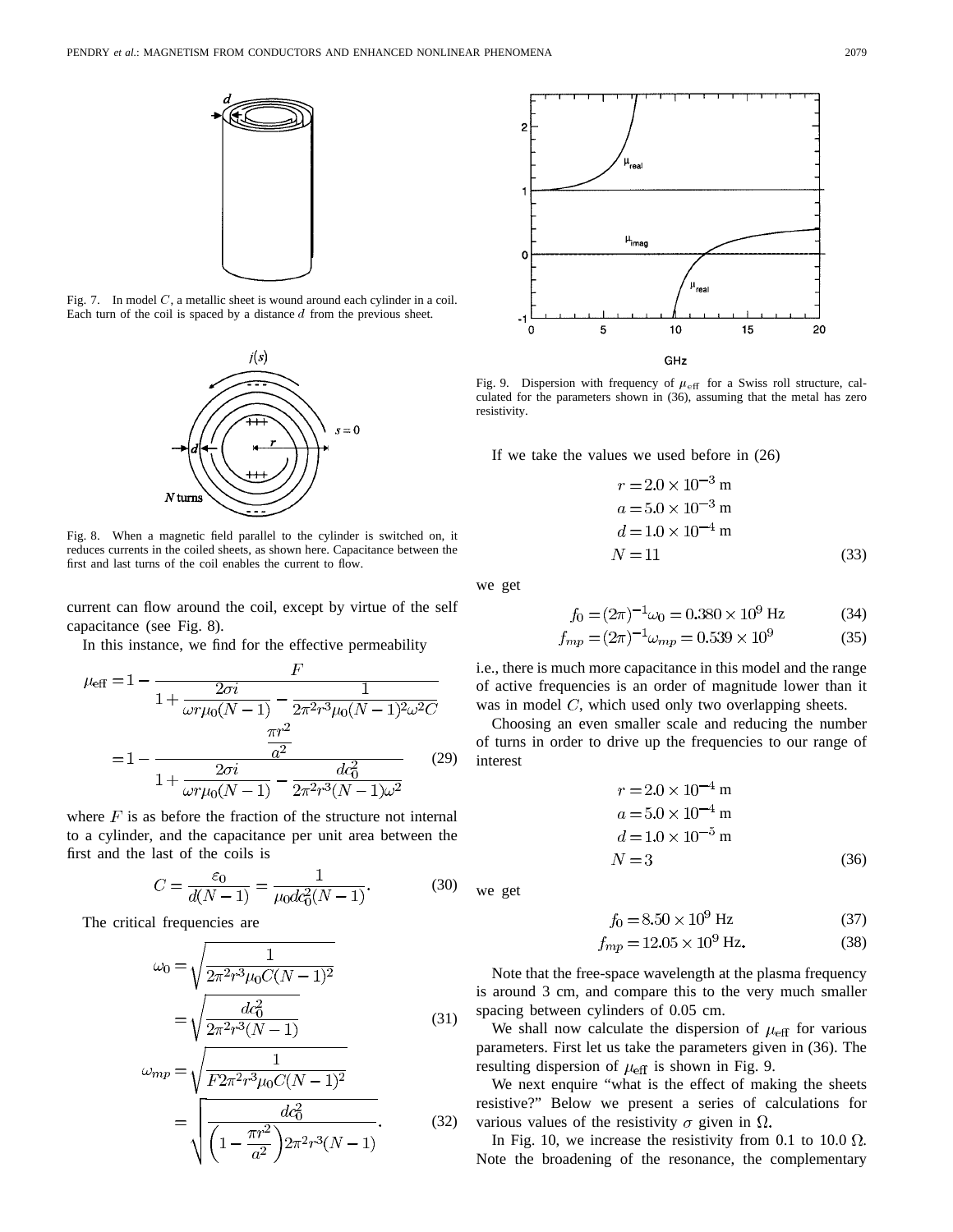

Fig. 10. Dispersion with frequency of  $\mu_{\text{eff}}$  for a Swiss roll structure, calculated for the parameters shown in (36), for various values of the resistivity of the sheets: 0.1, 2.0, 5.0, 10.0  $\Omega$ .



Fig. 11. Dispersion with frequency of  $\mu_{\text{eff}}$  for a Swiss roll structure. (a) Calculated for the parameters shown in (36), except that the resistivity of the sheets (a)<br>
Fig. 11. Dispersion with frequency of  $\mu_{\text{eff}}$  for a Swiss roll structure. (a) Calculated for the parameters shown in (36), except that the resistivity of the sheets<br>
is now 2.0  $\Omega$ , and the radius of the cylinder (b): d, the spacing between the sheets, has been reduced to  $0.25 \times 10^{-5}$  m, bringing the resonant frequency back to the original value. the ure. (a) Calculated for the parameters shown in (36), except that the resisted in 2.0  $\times$  10<sup>-4</sup> to 12.6  $\times$  10<sup>-4</sup> m, thus raising the resonant frequency  $\times$  10<sup>-5</sup> m, bringing the resonant frequency back to the o

behavior of  $\mu_{\text{real}}$  and  $\mu_{\text{imag}}$ , dictated by Kramers Kronig, and how resistivity limits the maximum effect achieved.

capacitance in the system and bringing the resonant frequency back down to its original value.

We next explore the dependence on the radius of the cylinders. In Fig. 11, the radius of the cylinders is decreased, reducing the volume fraction occupied by the cylinders, and raising the resonant frequency by a factor of two. We also decrease  $d$ , the spacing between the sheets, increasing the

Using capacitative cylindrical structures such as the Swiss roll structure, we can adjust the magnetic permeability typically by a factor of two and, in addition, if we desire, introduce an imaginary component of the order of unity. The latter implies that an electromagnetic wave moving in such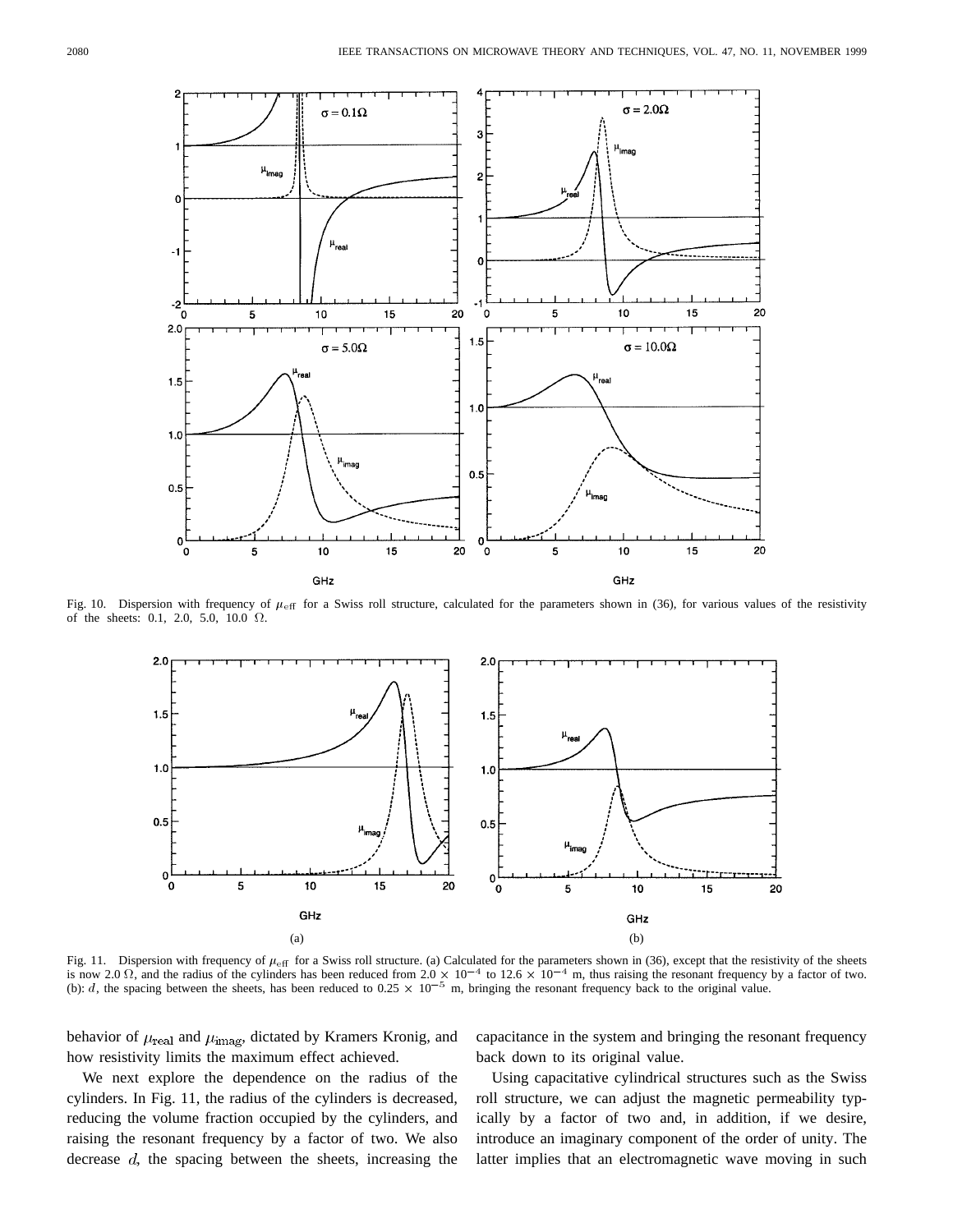

Fig. 12. (a) Plan view of a split ring showing definitions of distances. (b) Sequence of split rings shown in their stacking sequence. Each split ring comprises two thin sheets of metal. The ring shown is a scaled-up version, defined by the parameters shown in Fig. 13.

a material would decay to half its intensity within a single wavelength. This presumes that we are seeking broad-band effects that persist over the greater part of the 2–20-GHz region. However, if we are prepared to settle for an effect over a narrow range of frequencies, spectacular enhancements of the magnetic permeability can be achieved, limited only be the resistivity of the sheets and by how narrow a band we are willing to tolerate.

#### IV. AN ISOTROPIC MAGNETIC MATERIAL

The structures shown above give magnetic properties when the field is aligned along the axes of the cylinders, but have essentially zero magnetic response in other directions. They suffer from another potential problem: if the alternate polarization is considered where the electric field is not parallel to the cylinders, the system responds like an effective metal because current is free to flow along the length of the cylinders. For some applications, this highly anisotropic behavior may be undesirable. Therefore, we redesign the system with a view to restoring isotropy and minimizing purely electrical effects.

To this end, we need a basic unit that is more easily packed into arrays than is a cylinder and that avoids the continuous electrical path provided by a metal cylinder. We propose an adaptation of the "split ring" structure, in which the cylinder is replaced by a series of flat disks each of which retains the "split ring" configuration, but in slightly modified form (see Fig. 12). First, we shall calculate the properties of disks stacked in a square array, as shown if Fig. 13. This structure is still anisotropic, a problem we shall address in a moment, but by eliminating the continuous conducting path that the cylinders provided, it eliminates most of the electrical activity along this direction.

The two-dimensional square array of Fig. 13 can be made by printing with metallic inks. If each printed sheet is then fixed to a solid block of inert material with thickness  $a$ , the blocks can be stacked to give columns of rings. This would establish magnetic activity along the direction of stacking, i.e., the  $z$ -axis. The unit cell of this structure is shown in Fig. 14 on the left-hand side.

How do we make a symmetrical structure? Start from the structure just described, comprising successive layers of rings

Planar split ring structure inner radius  $= 2.0$ mm width of each ring  $= 1.0$ mm spacing between ring edges  $= 0.1$ mm



Fig. 13. Plain view of a split ring structure in a square array (lattice spacing a).



Fig. 14. Building 3-D symmetry: each successive restacking of the structure adds a ring to another side of the unit cell.

stacked along the  $z$ -axis. Next, cut up the structure into a series of slabs thickness  $a$ , make incisions in the  $y-z$ -plane, and be careful to avoid slicing through any of the rings. Each of the new slabs contains a layer of rings, but now each ring is perpendicular to the plane of the slab and is embedded within. Print onto the surface of each slab another layer of rings and stack the slabs back together again. The unit cell of this second structure is shown in the middle of Fig. 14.

In the next step, a third set of slabs is produced by cutting in the  $x-z$ -plane, printing on the surface of the slabs, and reassembling. Finally, we now have a structure with cubic symmetry whose unit cell is shown in the right-hand side of Fig. 14.

Of course, an alternate method of manufacturing this structure would be to start from a set of cubes of the inert material and laboriously stick rings to their sides before assembling the cubes into a lattice. The cut-and-paste method we suggest above is much more efficient.

Now, let us calculate the effective permeability. First, we need to calculate the capacitance between the two elements of the split ring. We shall assume

$$
r \gg c \quad r \gg d \tag{39}
$$

$$
\ell < r \tag{40}
$$

$$
\ln \frac{c}{d} \gg \pi. \tag{41}
$$

Under these conditions, we can calculate the capacitance between unit length of two parallel sections of the metallic strips

$$
C_1 = \frac{\varepsilon_0}{\pi} \ln \frac{2c}{d} = \frac{1}{\pi \mu_0 c_0^2} \ln \frac{2c}{d}.
$$
 (42)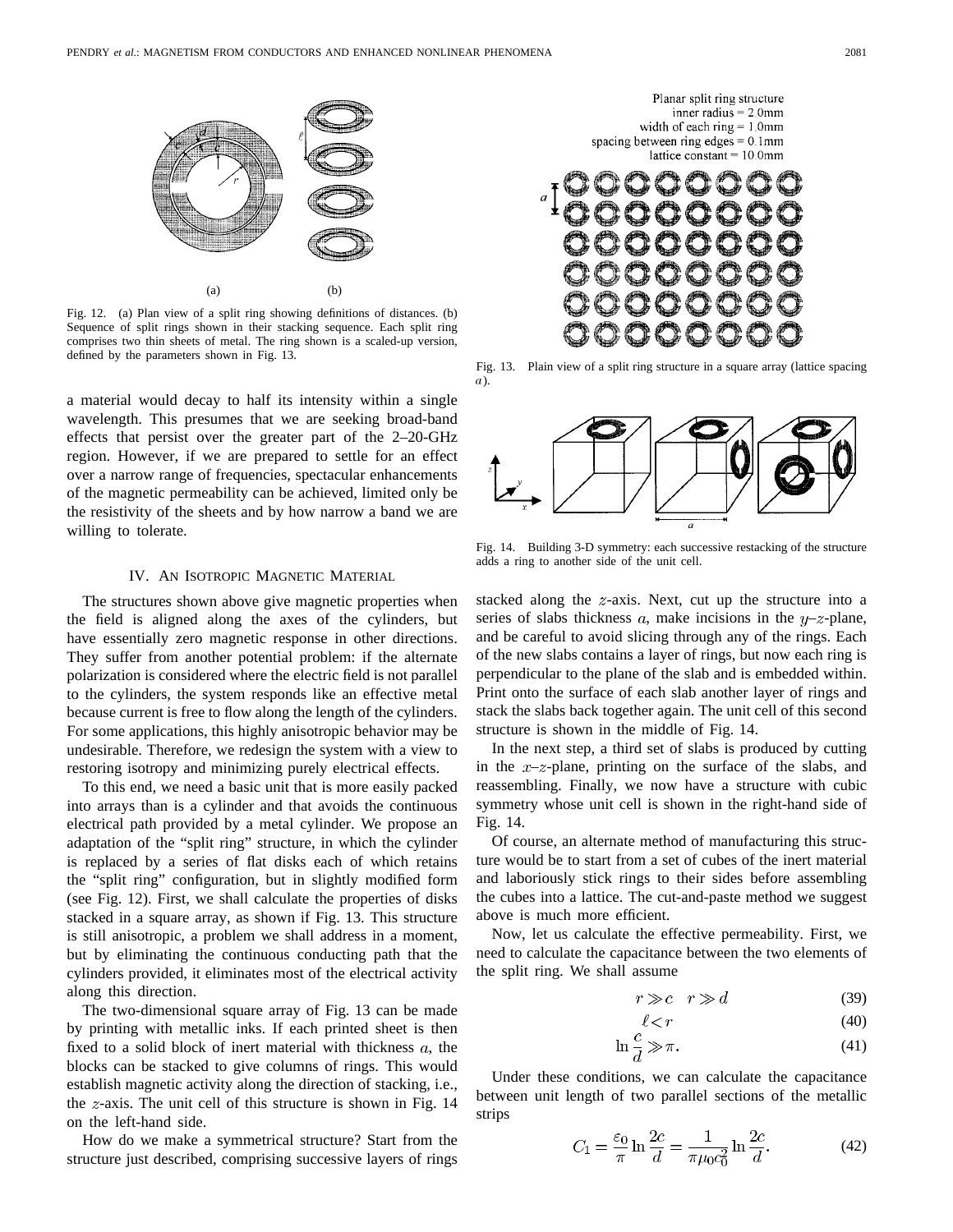

Fig. 15. Plot of  $\mu_{\text{eff}}$  for the cubic split ring structure calculated using the chosen parameters. (a) For copper rings,  $\sigma_1 = 200.0$ . (b) For more resistive rings,  $\sigma_1 = 2000.0$ .

The effective magnetic permeability we calculate, on the assumption that the rings are sufficiently close together and that the magnetic lines of force are due to currents in the stacked rings, are essentially the same as those in a continuous cylinder. This can only be true if the radius of the rings is of the same order as the unit cell side. We arrive at

$$
u_{\text{eff}} = 1 - \frac{\frac{\pi r^2}{a^2}}{1 + \frac{2\ell\sigma_1}{\omega r\mu_0} i - \frac{3\ell}{\pi^2 \mu_0 \omega^2 C_1 r^3}}
$$
  
= 
$$
1 - \frac{\frac{\pi r^2}{\omega r^2}}{1 + \frac{2\ell\sigma_1}{\omega r\mu_0} i - \frac{3\ell c_0^2}{\pi \omega^2 \ln \frac{2c}{d} r^3}}
$$
(43)

where  $\sigma_1$  is the resistance of unit length of the sheets measured around the circumference.

To give some examples, let us choose a convenient set of parameters

$$
a = 1.0 \times 10^{-2} \text{ m}
$$
  
\n
$$
c = 1.0 \times 10^{-3} \text{ m}
$$
  
\n
$$
d = 1.0 \times 10^{-4} \text{ m}
$$
  
\n
$$
\ell = 2.0 \times 10^{-3} \text{ m}
$$
  
\n
$$
r = 2.0 \times 10^{-3} \text{ m}.
$$
 (44)

Figs. 12 and 13 show the rings drawn to scale. These parameters do not quite satisfy all the inequalities, which is difficult to do with reasonable numbers, but note that the inequalities are only important to the accuracy of our formulas, not to the functioning of the structure. The resonant frequency at which  $\mu_{\text{eff}}$  diverges is given by

$$
\omega_0^2 = \frac{3\ell c_0^2}{\pi \ln \frac{2c}{d} r^3} = 7.1 \times 10^{21}
$$
 (45)

or

$$
\omega = 2\pi \times 13.5 \text{ GHz.} \tag{46}
$$

If we choose to manufacture the split rings from a layer of copper, it is easily possible to achieve  $\sigma_1 \approx 200.0$ . Evidently, from Fig. 15, this produces a highly resonant structure.

In order to see a substantial effect, we have to increase the resistance either by increasing the resistivity of the material of which the rings are made or by making them thinner.

The scaling of frequency with size can be deduced from (45), in which we see that the resonant frequency scales uniformly with size: if we double the size of all elements in a given structure, the resonant frequency halves. Nearly all the critical properties are determined by this frequency.

## V. ENHANCED NONLINEAR EFFECTS

We have seen how the addition of capacitance to the structure gives a far richer variety of magnetic behavior. Typically, this happens through a resonant interaction between the natural inductance of the structure and the capacitative elements and, at the resonant frequency, electromagnetic energy is shared between the magnetic fields and the electrostatic fields within the capacitative structure. To put this more explicitly, take the split ring structure described in Figs. 12 and 13, most of the electrostatic energy of the capacitor is located in the tiny gap between the rings. Concentrating most of the electromagnetic energy in this very small volume will results in an enormously enhanced energy density.

If we wish to enhance the nonlinear behavior of a given compound, we locate a small amount of the substance in the gap where the strong electrostatic fields are located. Since the response scales as the cube of the field amplitude, we can expect enhancements of the order of the energy density enhancement squared. Furthermore, not only does the structure enhance the nonlinearity, it does so in a manner that is very economical with the material: less that 1% of the structure need be filled with the nonlinear substance.

Note that there is a symmetry between, on the one hand, the present structures designed to generate a magnetic permeability and within which we find enhanced electrostatic fields and, on the other hand, the earlier thin-wire structures [1], [2] designed to generate a negative electrical permittivity, and within which we find enhanced magnetic fields.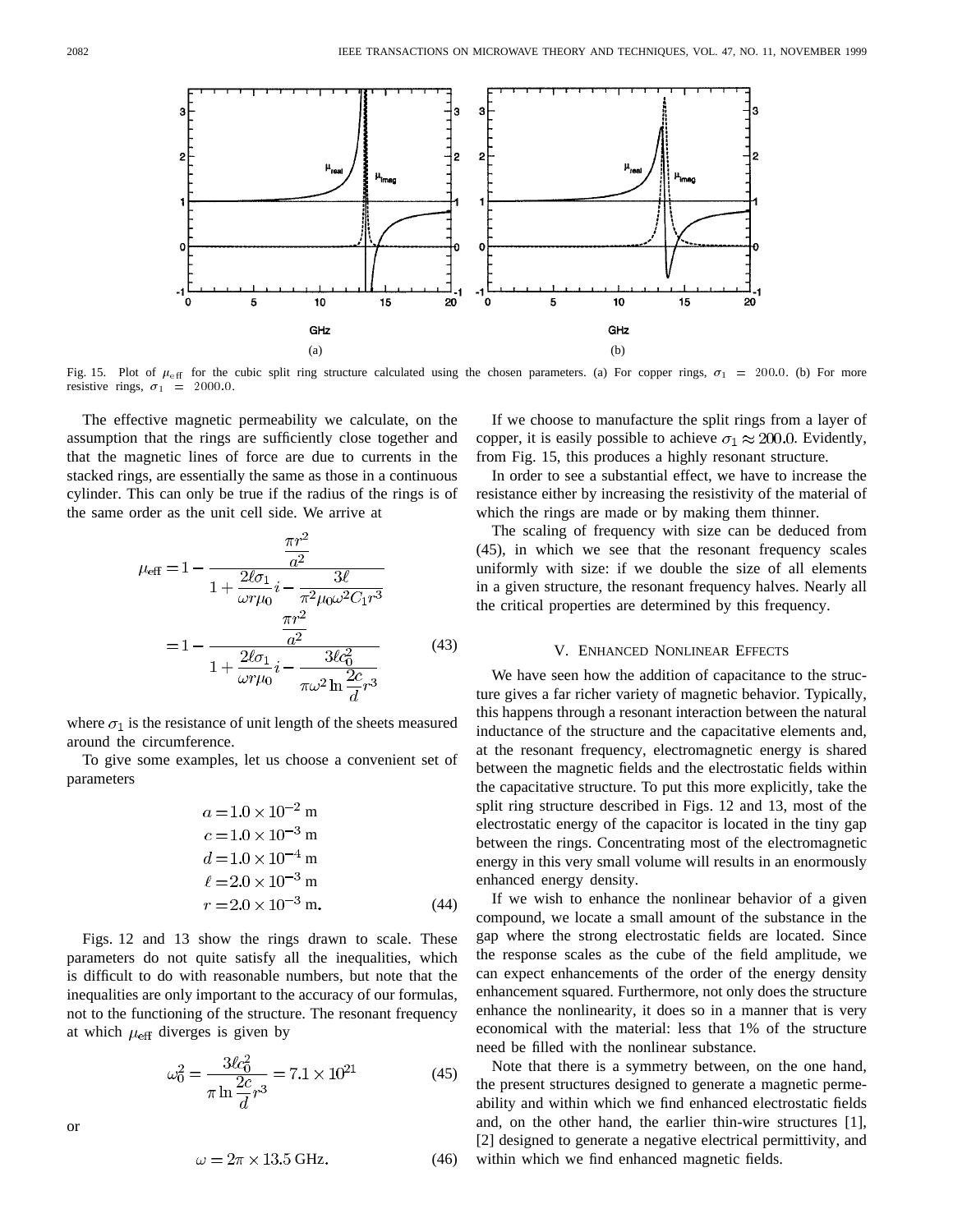

Fig. 16. The emf acting around one of the sheets of the split ring in Fig. 12 as a function of the distance s around the ring.  $V_{in}$  denotes the emf on the inner ring, and  $V_{\text{out}}$  that on the outer ring. Note that this ring is cut at  $s = 0$ so that the emf is discontinuous.

We shall now calculate the energy density in the capacitance between the two split rings in Figs. 12 and 13. First, we calculate the voltage between the two rings as a function of the incident magnetic field  $H_0$ . The electric field between the two halves of the ring is shown in Fig. 16 and is of the order

$$
E_{\rm ring} \approx \pi r V_0 d^{-1}.\tag{47}
$$

We calculate that

$$
V_0 = \frac{3\ell i}{2\omega C_1 \pi^2 r^2} \frac{-H_0}{\left[1 - \frac{\pi r^2}{a^2}\right] + \frac{2\ell \sigma_1 i}{\omega r \mu_0} - \frac{3\ell}{\pi^2 \mu_0 \omega^2 C_1 r^3}}.
$$
\n(48)

Hence, on substituting from (42) and (47) into (48)

$$
E_{\text{ring}} \approx \frac{3\ell\mu_0 c_0^2 i}{2\omega dr \ln\frac{2c}{d}} \frac{-H_0}{\left[1 - \frac{\pi r^2}{a^2}\right] + \frac{2\ell\sigma_1 i}{\omega r \mu_0} - \frac{3\ell c_0^2}{\pi \omega^2 r^3 \ln\frac{2c}{d}}.
$$
\n(49)

We now argue that the electrostatic energy density in the incident electromagnetic field is equal to the magnetic energy density, which, in turn, can be related to the electrostatic energy density in the ring. Hence,

$$
\frac{\frac{1}{2}\varepsilon_0 |E_{\text{ring}}|^2}{\frac{1}{2}\mu_0 |H_{\text{ave}}|^2} = \frac{\varepsilon_0 \pi^2 r^2 d^{-2}}{\mu_0} \left| \frac{\frac{3\ell}{2\omega C_1 \pi^2 r^2}}{1 + \frac{2\ell \sigma_1 i}{\omega r \mu_0} - \frac{3\ell}{\pi^2 \mu_0 \omega^2 C_1 r^3}} \right|^2. \tag{50}
$$

If we evaluate this formula on resonance, we get a much simplified formula as follows:

resonant enhancement

$$
= Q = \frac{\frac{1}{2} \varepsilon_0 |E_{\text{ring}}(\omega_0)|^2}{\frac{1}{2} \mu_0 |H_0(\omega_0)|^2} = \left| \frac{\pi \omega^2 r^3 \mu_0}{4 \ell \sigma d c_0} \right|^2. \quad (51)
$$

Let us take as an example the following parameters used to calculate Fig. 15:

$$
d = 1.0 \times 10^{-4} \text{ m}
$$
  
\n
$$
\ell = 2.0 \times 10^{-3} \text{ m}
$$
  
\n
$$
r = 2.0 \times 10^{-3} \text{ m}
$$
  
\n
$$
\sigma_1 = \frac{R}{ct} = 200.0
$$
  
\n
$$
\omega_0^2 = 7.1 \times 10^{21}.
$$
 (52)



Fig. 17. Enhancement of the energy density of the electric field within the gap between the split rings (see Figs. 12 and 13) for two different values of the resistivity of the metal sheet. The corresponding values of  $\mu_{\text{eff}}$  are shown in Fig. 15.

Hence,

$$
Q = \left[\frac{\pi\omega_0^2 r^3 \mu_0}{4\ell \sigma_1 d c_0}\right]^2 = 2.1853 \times 10^7. \tag{53}
$$

A more detailed picture of enhancement as a function of frequency is shown in Fig. 17.

For example, a beam of microwaves at 13.41 GHz with power flux of  $10^4$  W·m<sup>2</sup> has an electric field strength of the order of  $2 \times 10^3$  V $\cdot$ m<sup>-1</sup> in vacuo. If this beam were incident on, and entirely transmitted into, our magnetic structure, it would generate a field strength of the order of  $10^7$  V·m<sup>-1</sup> in the space between the split rings, or of the order of  $10<sup>3</sup>$ V between the edges of the two rings: more than enough to cause electrical breakdown in air. It is evident that these structures have considerable potential for enhancing nonlinear phenomena. Furthermore, the nonlinear medium need only be present in the small volume within which the energy is concentrated, opening the possibility of using small quantities of expensive material, and reducing any requirements of mechanical integrity that a larger structure would impose.

In passing, we draw an analogy with surface-enhanced Raman scattering (SERS), observed on rough metallic surfaces—typically silver surfaces. The Raman signal from molecules absorbed on these surfaces may be enhanced by factors of the order of  $10^6$  over that seen on insulating surfaces. The Raman effect is proportional to the second power of the electromagnetic-mode density at the surface, and it is known that roughness can enhance the local-mode density by factors of up to  $10^3 - 10^4$ , hence, the spectacular Raman enhancement (see [11] for further details and references). A very similar local enhancement takes place in our system and, we expect, can be exploited in an analogous fashion.

In conclusion, we have shown how to design structures made from nonmagnetic thin sheets of metal, which respond to microwave radiation as if they had an effective magnetic permeability. A wide range of permeabilties can be achieved by varying the parameters of the structures. Since the active ingredient in the structure, the metal film, comprises a very small fraction of the volume, typically  $1:10<sup>4</sup>$ , the structures may be very light, and reinforced with strong insulating material to ensure mechanical strength, without adversely affecting their magnetic properties. It is likely that the structures will